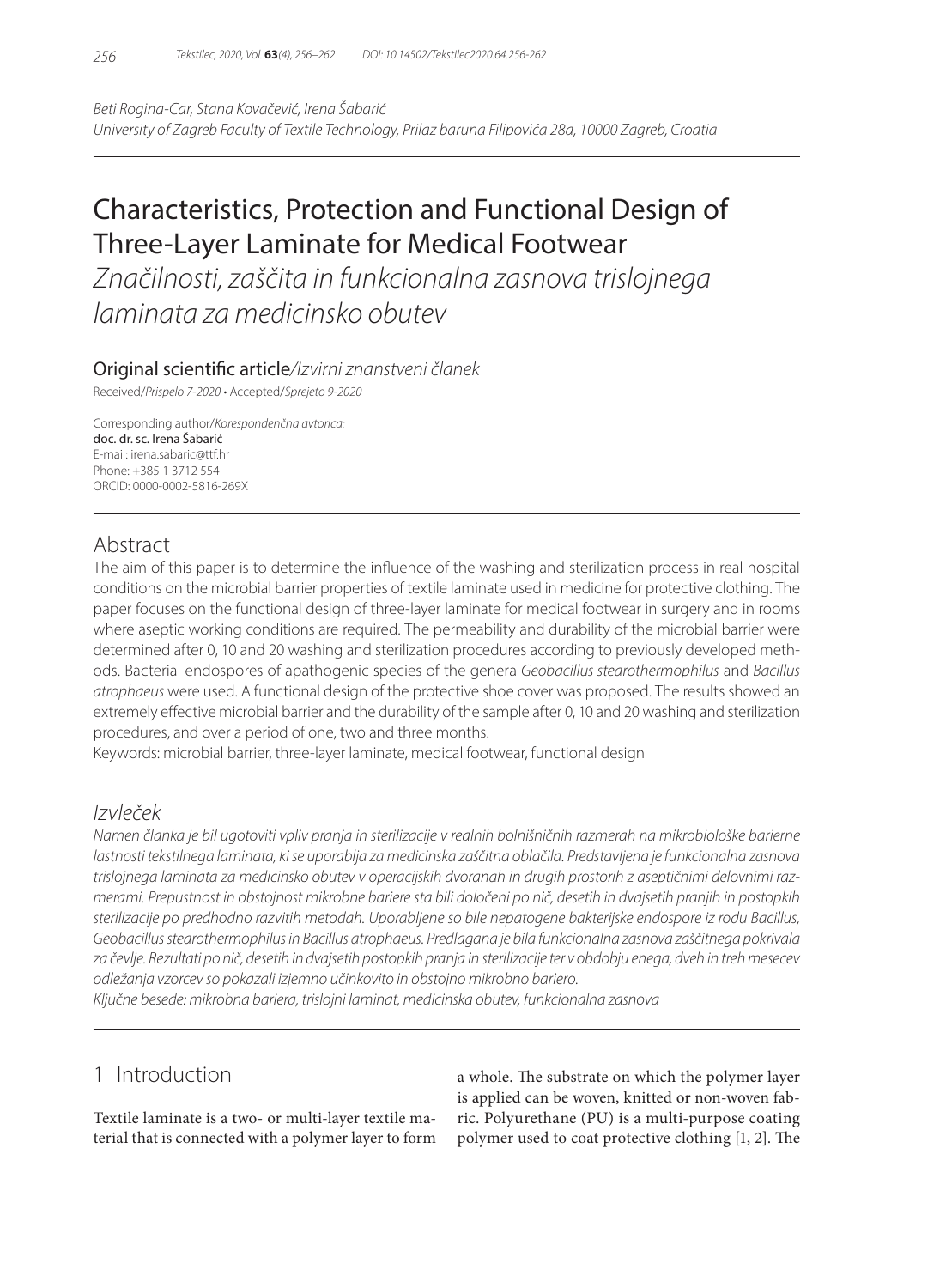laminate properties are a combination of the properties of the base fabric and the polymer layer. The result of such a combination provides many properties that the individual components cannot provide. The substrate or base fabric gives the composite material mechanical strength and carries the coating layer applied to it. High-quality coated fabrics require high-quality base woven and knitted fabrics [1−5]. The polyurethane (PU) polymer layer gives the laminate the property of liquid impermeability and the possibility of water vapour transfer from the body into the environment [6−8]. Due to the comfort of the microporous structure, which allows breathing, and the possibility of passing through the sterilization medium, polyurethane (PU) is an acceptable material for a wide range of medical applications [9, 10].

Medical textiles belong to the group of technical textiles and include all textile products used in medicine, gowns, caps, medical footwear, etc. Conditions of application, i.e. multiple washing and sterilization damage the textile material, which limits its use [11]. In order to meet medical standards, reusable medical textiles must, with regard to the purpose, meet some of the basic conditions, such as being impermeable to microorganisms, being biocompatible, having the possibility of chemical and thermal sterilization, ensuring the stability of shape and dimensions; having the possibility of rational and economical production, etc. [12]. Washing or dry cleaning and sterilization allow their reuse. Reusable medical textiles are more cost-effective on account of cost reduction. How long they are used depends solely on the efficiency of the microbial barrier and mechanical properties where they are needed [13]. The function of medical textiles is often to protect against bacteria and viruses originating from staff and patients. They must be free of toxic ingredients, maintain integrity and durability, and withstand the physical conditions of standard stress during use [2, 12]. Manufacturers do not recommend woven fabrics and knits as an adequate barrier for use in medicine if they are single-layered

and without surface treatment because their pores are far larger than microorganisms. However, woven and knitted fabrics are still the most commonly used textile materials for medical purposes [14, 15]. Polyurethane (PU) is one of the specific polymeric materials widely used in various fields and even in medicine for medical synthetic materials and dressings due to its exceptional properties, such as softness, comfort to touch and long-lasting pressure, and balance of mechanical properties, especially when sandwiched between textile fabrics [16]. By selecting the appropriate properties of the components in the layers of the laminate, exceptional properties can be achieved that can satisfy a variety of medical applications.

The aim of this research was to determine the influence of washing and sterilization on the permeability and durability of the microbial barrier of a three-layer laminate PES (woven fabric)/PU/PES (knitted fabric) for strong and durable medical footwear. Changes were identified after 0, 10 and 20 washing and sterilization processes under real hospital conditions. The durability or retention time of the microbial barrier of sterilized, diagonally packed laminate packages (EN ISO 11607-1 2009) was determined after storage over a period of one, two and three months under real hospital conditions [17]. The aim of this work was also to create a functional design of a three-layer laminate for medical footwear.

# 2 Experimental part

#### *2.1 Materials and methods*

A three-layer textile laminate made of PES/PU/PES and produced at the company Čateks in Čakovec, Croatia (Table 1) was used. The front side of the fabric sample is woven in plain weave, while the back side consists of knitted fabric. There is a polyurethane layer between the woven and the knitted fabric. The samples shall be used for medical purposes.

|  |  |  | Table 1: Basic parameters of the three-layer PES/PU/PES laminate |  |  |  |  |  |  |
|--|--|--|------------------------------------------------------------------|--|--|--|--|--|--|
|--|--|--|------------------------------------------------------------------|--|--|--|--|--|--|

| Sample     | Composition           | <b>Structure</b>                | Mass per unit area $(g/m2)$ | Thickness (mm) |
|------------|-----------------------|---------------------------------|-----------------------------|----------------|
|            | $1st$ layer           | 100% PES woven fabric, plain    |                             |                |
| PES/PU/PES | $2nd$ layer           | 100% PU                         | 213.84                      | 0.42           |
|            | 3 <sup>th</sup> layer | 100% PES knitted fabric, tricot |                             |                |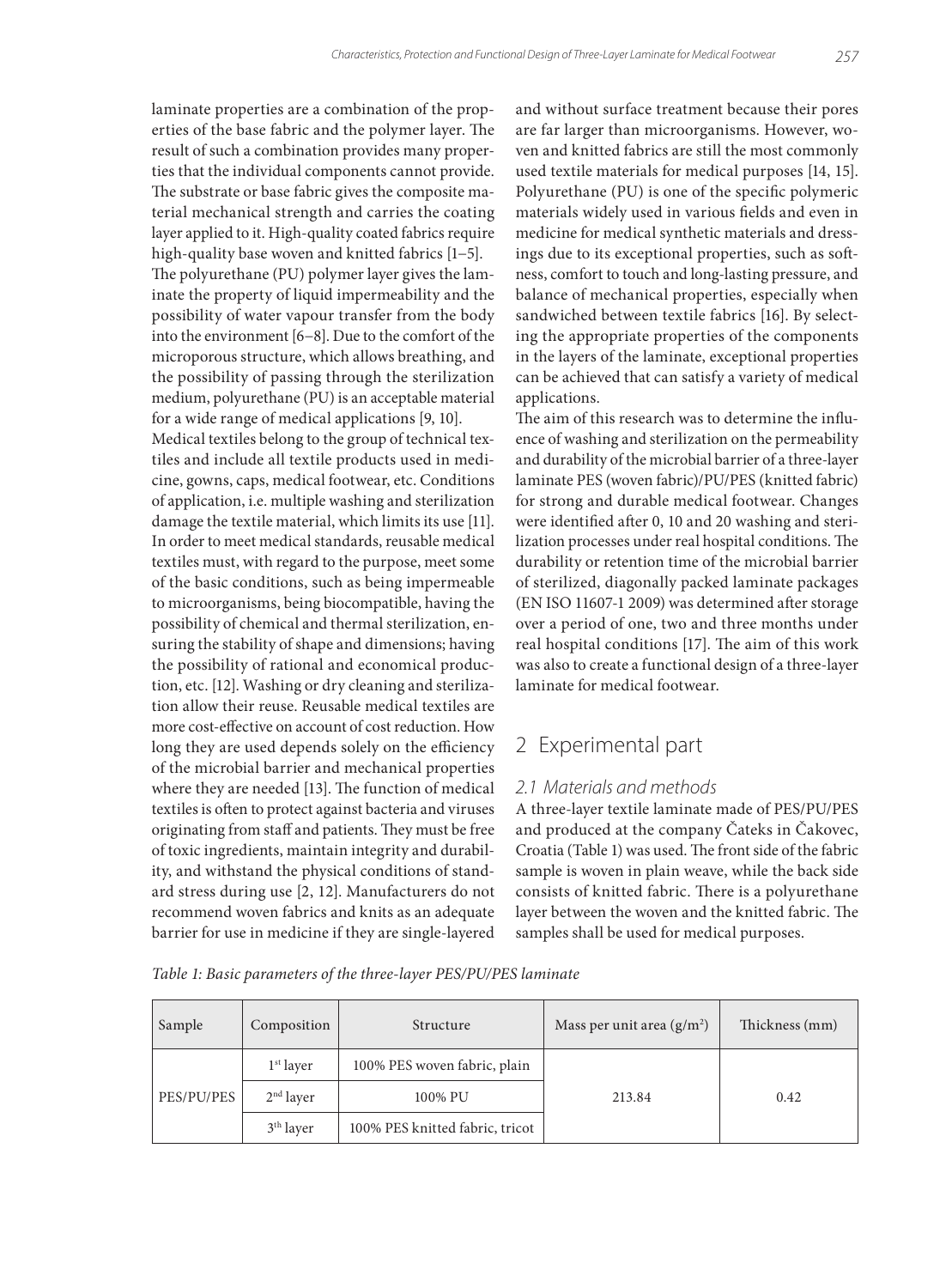

*Figure 1: Surface view of the PES/PU/PES laminate*

Figure 1 shows the surface of the three-layer PES/PU/ PES laminate from the front and back side.

The washing and sterilization procedures were carried out in the specialized laundry unit of the Clinical Hospital Centre Zagreb – Rebro. The sample was washed in a continuous washing machine (JENSEN brand) according to a specially defined procedure (see Table 2) [18]. The sample was sterilized in a Selectomat PL MMM hospital steam sterilizer (Münchener Medizin Mechanik) at 134 °C and at a pressure of 2.5 bar for five minutes. The samples were sterilized after each washing cycle.

#### *Table 2: Washing parameters*

| Washing solution   | 0.7 g/kg Ce; 2.5 g/kg Ca |
|--------------------|--------------------------|
| Disinfecting agent | $4$ g/kg Cc              |
| Temperature (°C)   | 60                       |
| Bath ratio         | 1:5                      |

*Commercial names of all products are not given due to the confidentiality of the participating laundry and the impartiality of the research. Ca – polycarboxylate (< 5%), sodium hydroxide (10−20%). Cc – ethoxylated fat alcohol < C15 & < 5 EO (25−30%), solvent, 2-propanol, methanol (0.1−0.25%), amphoteric surfactants (1−2%), additives (0.1−0.25%). Ce – formic acid (50−100%).*

### *2.2 Microbial barrier properties*

Samples are packed in sterilization packages and sterilized at 134 °C for five minutes (number of the samples: 18). Microorganisms are then applied to the samples under aseptic conditions by rubbing on the sample surface. The application of microorganisms is followed by incubation for 24 hours. After incubation, prints are taken with a CT3P agar plate. First from the back side, then from the front side. A 72 hour incubation at 35 °C is then performed, followed by the counting of bacterial colonies (CFU) [19].

Figure 2 shows a schematic representation of the testing of microbial barrier properties.

The bacterial spores of the genus *Geobacillus stearothermophilus* and *Bacillus atrophaeus* were used as the only dry-type microorganisms. The use of a suspension moistens the fabric and the permeability is altered [18].

#### *2.3 Microbial barrier durability testing*

The tested samples (22 cm x 22 cm) were packed in packages after 10 and 20 washing cycles (Package number: 60). Gauze was packed into each package, under which absorbent paper "Whatmann No. 1" of 1 cm2 was placed. The packed packages were sterilized (134 °C for five minutes) and placed in a protected



*Figure 2: Microbial barrier properties testing*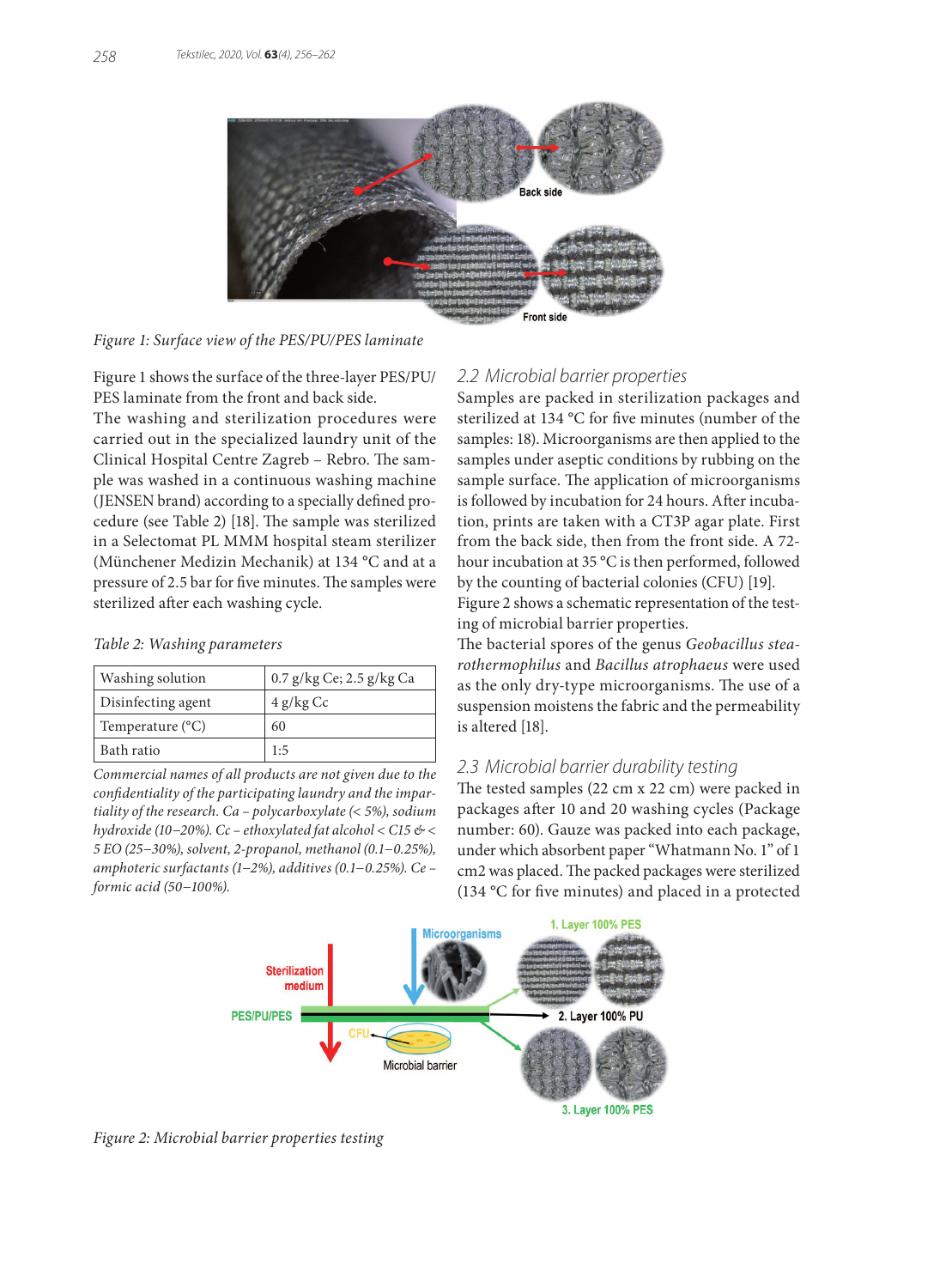warehouse with a temperature of 15−30 °C and a relative humidity of 30−60%. The storage time of the packages was one, two and three months. After the specified time, the packages were removed from the warehouse and unwrapped under sterile conditions. Using sing tweezers, the absorbent paper was removed from the package and placed in a test tube with a Brain-Heart broth. After incubation for 48 hours at a temperature of 35 °C, a change in the visually clarity of the broth was observed, i.e. whether turbidity has occurred. The sterility was additionally checked by fitting on a solid nutrient basis, while 5 ml of Brain-Heart broth was planted on an agar containing 5% sheep blood. After 48 hours of incubation at 35 °C, the number of bacterial colonies was observed [19].

### 3 Results and discussion

Due to the washing and sterilization procedures, a three-layer textile PES/PU/PES laminate shrinks. This, in turn, results in an increase in fabric thickness. A change in mass per unit area and thickness was determined according to the relevant standard and is shown in Table 3 [20, 21].

Table 4 shows the number of microorganisms on the front and the number of microorganisms passed through to the back. The number of microorganisms on the surface represents the number of microorganisms remaining on the surface of the sample after bacterial endospores of pathogenic species of the genus *Geobacillus stearothermophilus* 105 and *Bacillus atrophaeus* 106 were rubbed with a stick.

In the PES/PU/PES sample, there was a 3.8-fold increase in the number of microorganisms absorbed on the surface (283 CFU) compared to the initial values (74 CFU). However, despite the growth of microorganisms on the front of the sample, there was no leaking of microorganisms on to the back. It can be concluded that the increase in retained microorganisms on the surface layer is due to the rough surface after 20 washing and sterilization cycles. One of the reasons for the impermeability of the microbial barrier is the polyurethane layer present in the sample. The rougher surface has the ability to retain a larger number of microorganisms, which is evident from the results obtained (see Table 4). The durability of the microbial barrier was determined using the method of sterilized diagonally packed packages (one layer; EN ISO 11607-1: 2009) after storage for one, two and three months. The results of the testing of the durability and efficiency of the microbial barrier over one, two and three months after a series of 10 and 20 washing and sterilization procedures are presented in Table 5.

The testing results of the durability of the microbial barrier over a period of one, two and three months show a satisfactory durability of the microbial barrier of the textile laminate. There was no contamination of the contents of the package. The impermeable microbial barrier is very important for use in medicine and other sterile areas.

|            | Washing and   | Mass per unit area |                 |                 | Thickness |                 |                 |
|------------|---------------|--------------------|-----------------|-----------------|-----------|-----------------|-----------------|
| Sample     | sterilization | Mean               | SD <sup>a</sup> | CV <sub>p</sub> | Mean      | SD <sup>a</sup> | CV <sub>p</sub> |
|            | cycles        | $(g/m^2)$          | $(g/m^2)$       | $(\%)$          | (mm)      | (mm)            | (%)             |
|            | $\mathbf{0}$  | 213.84             | 2.43            | 1.14            | 0.42      | 0.01            | 1.76            |
| PES/PU/PES | 10            | 217.44             | 1.56            | 0.72            | 0.45      | 0.01            | 3.17            |
|            | 20            | 214.12             | 2.47            | 1.16            | 0.44      | 0.01            | 1.29            |

*Table 3: Results of the design parameters of the three-layer laminate*

*a) standard deviation; b) coefficient variation*

#### *Table 4: Microbial barrier test results*

| Sample     | Number of<br>isolates | Washing and<br>sterilization cycles | The average number of<br>bacterial colonies on the<br>front side (CFU) | The average number of<br>bacterial colonies on the<br>back side (CFU) |  |
|------------|-----------------------|-------------------------------------|------------------------------------------------------------------------|-----------------------------------------------------------------------|--|
|            |                       |                                     | 74                                                                     |                                                                       |  |
| PES/PU/PES |                       | 10                                  | 240                                                                    |                                                                       |  |
|            |                       | 20                                  | 283                                                                    |                                                                       |  |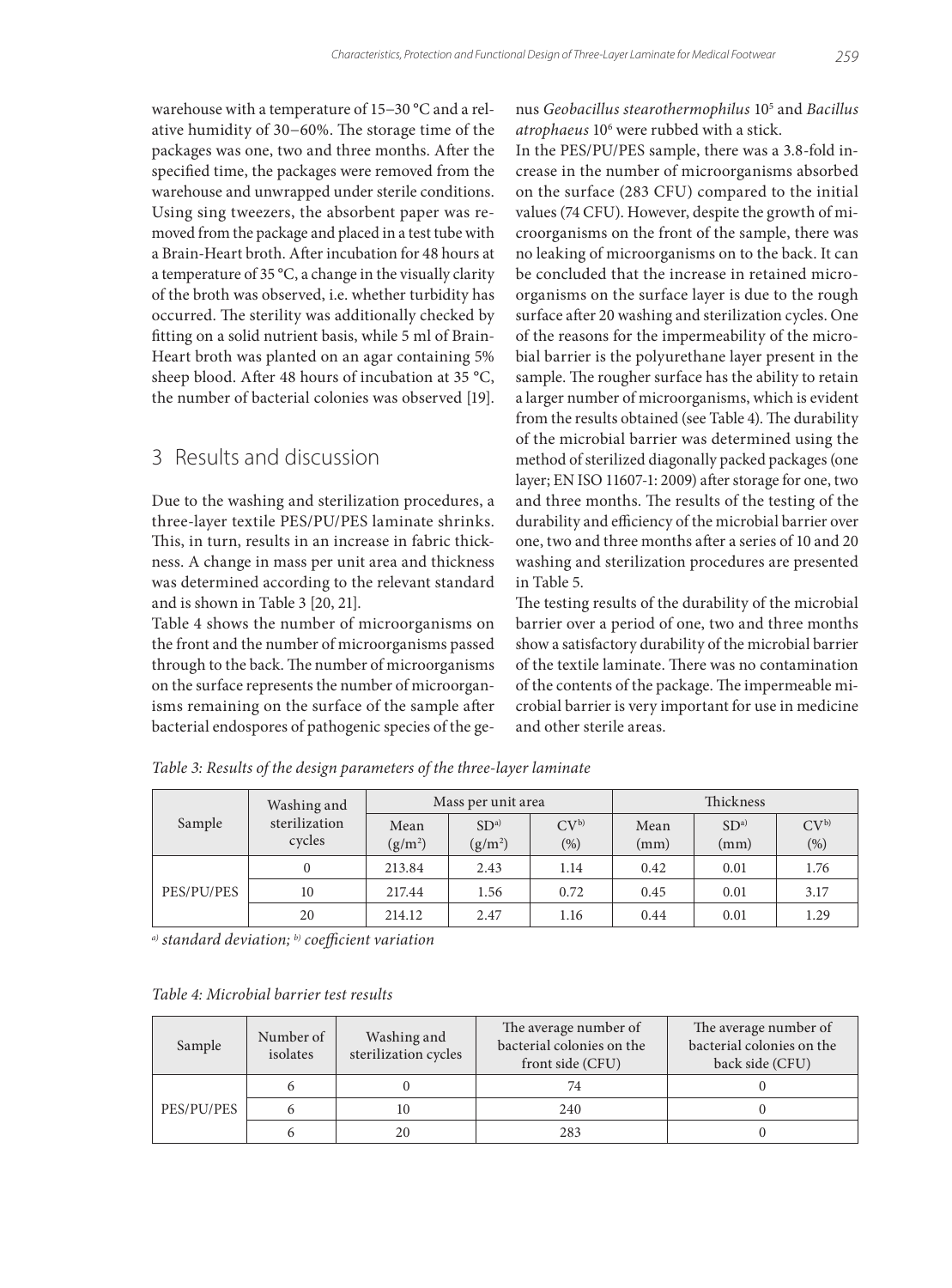*Table 5: Results of microbial barrier durability testing after one, two and three months, and after 10 and 20 washing and sterilization procedures*

|            | Washing and          | Testing after (months) |     |            |  |
|------------|----------------------|------------------------|-----|------------|--|
| Sample     | sterilization cycles |                        |     |            |  |
|            | 10                   | NMR <sub>a</sub>       | NMR | <b>NMR</b> |  |
| PES/PU/PES | 20                   | NMR                    | NMR | NMR        |  |

*a) no growth in microorganisms in the package*



*Figure 3: Functional design of three-layer laminate for medical footwear*

Figure 3 shows the functional design of a three-layer laminate for medical footwear. The design was created so that it is easy to put it on and take off, and the aesthetic component as added value was not neglected. The models shown in Figure 3 are more demanding to produce than ordinary disposable covers. They have a tread to which the upper part of the cover is sewn, which is larger than the foot or shoe. To adhere better to the foot, they are fitted with Velcro strap so that they can be worn over shoes or on bare foot, as can be seen in the examples. Three design solutions of a three-layer laminate cover to be used for microbial protection are proposed in Figure 3.

Proposal a) can be easily pulled on and adjusted with the Velcro strap on the heel, while the excess material is folded forward, then covered with an accessory and secured with the Velcro strap. In example b), the heel is adjusted in the same way as in the previous model and the Velcro strap is fastened at the front to stand firmly around the foot. Similar to slippers, the model in example c) is only fixed on the side in the middle where the front and back are joined. In this way, it is more flexible and, as shown, can be easily adjusted and tightened with the Velcro strap. The proposed design is somewhat more expensive and demanding to produce, but since it is not a disposable product, it would be worthwhile to invest a little more at first.

The models presented can be adapted according to needs and requirements, and it is proposed to produce them in two sizes to improve fit and therefore protection. This is also a good example of sustainability and environmental protection, as reusable covers also reduce waste, which is another added value.

### 4 Conclusion

This paper investigates the efficiency of the microbial barrier of textile PES/PU/PES laminate with respect to washing stability and the sterilization process. Bacterial spores of the genus *Geobacillus stearothermophilus and Bacillus atrophaeus* were used. The durability of the microbial barrier over a period of one, two and three months after 10 and 20 washing and sterilization procedures was determined for a three-layer textile laminate. The results showed that the sample had an effective microbial barrier through 20 washing and sterilization procedures. The durability of the microbial barrier tested over three months also showed that there was no penetration of microorganisms to the inside of the sterilized packaging. From this it can be concluded that the sample has an extremely effective microbial barrier and its durability is guaranteed after 10 and 20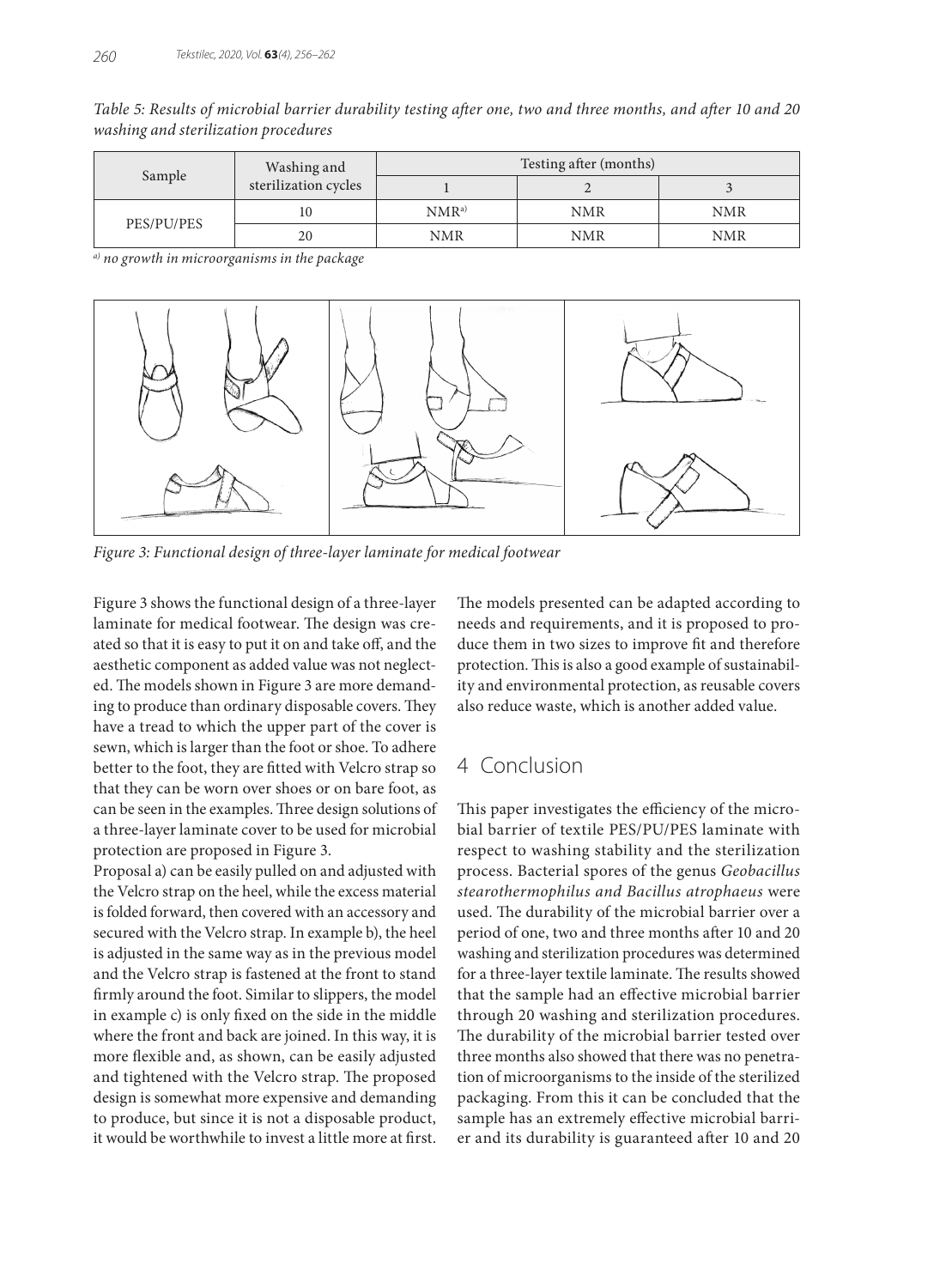washing and sterilization procedures, and after storage under strictly controlled conditions for a period of one, two and three months. The PU membrane between two polyester layers in the laminate has a major influence on this impermeable barrier. The value of retained microorganisms on the surface of the three-layer PES/PU/PES laminate was 3.8 times higher than the initial value. The process of washing and sterilizing samples often leads to their permanent shrinkage, and these changes cause a linear increase in mass and thickness.

A functional design of a three-layer laminate for medical footwear with emphasis on flexibility, practicality and wearing comfort was proposed. All three proposals meet both the functional and aesthetic value.

### References

- 1. FUNG, Walter. *Coated and laminated textiles*. Boca Raton : CRC Press, 2002, p. 1.
- 2. SCOTT, Richard A. *Textiles for protection*. Cambridge : Woodhead Publishing, 2005, p. 117.
- 3. SHISHOO, Roshan. *Textiles for sports.*  Cambridge : Woodhead Publishing, 2005, p. 17.
- 4. DEMBICKÝ, J., JAIN, S., CHARAYA, V. Characteristics of coating process. *Vlakna a Textil (Fibres and Textiles)*, 2008, **15**(1), 19–27.
- 5. SEN, Ashish Kumar. *Coated textiles: principles and applications*. Boca Raton : CRC Press, 2007, p. 22.
- 6. INOGUCHI, Hiroyuki, KWON, Keun, INOUE, Eiko, TAKAMIZAWA, Keiichi, MAEHARA, Yoshihiko, MATSUDA, Takehisa. Mechanical responses of a compliant electrospun poly (L-lactide-co-e-caprolactone) small-diameter vascular graft. *Biomaterials,* 2006, **27**(8), 1470−1478, doi: 10.1016/j.biomaterials.2005.08.029.
- 7. BUTTAFOCO, Laura, KOLKMAN, Nico G., ENGBERS-BUIJTENHUIJS, Paula, POOT, Andre A., DIJKSTR, Piet J., VERMES, Istvan, FEIJEN, Jan. Electrospinning of collagen and elastin for tissue engineering applications. *Biomaterials*, 2006, 27(5), 724–734, doi: 10.1016/j. biomaterials.2005.06.024.
- 8. MA, Zuwei, KOTAKI, Masaya, YONG, Thomas, HE, Wei, RAMAKRISHNA, Seeram. Surface engineering of electrospun polyethylene terephthalate (PET) nanofibers towards development of a new material for blood vessel engineering.

*Biomaterials*, 2005, **26**(15), 2527–2536, doi: 10.1016/j.biomaterials.2004.07.026.

- 9. EBERHART, Andreas, ZHANG, Ze, GUIDOIN, Robert, LAROCHE, Gaétan, GUAY, Louis, De la FAYE, Dominique, BATT, Michel, KING, Martin W. A new generation of polyurethane vascular prostheses : rara avis or ignis fatuus? *Journal of Biomedical Materials Research*, 1999, **48**(4), 546–558, doi: 10.1002/(SICI)1097- 4636(1999)48:4<546::AID-JBM22>3.0.CO;2-V.
- 10. ZHANG, Ze, WANG, Zhaoxu, LIU, Shuqin, KODAMA, Makoto. Pore size, tissue in growth, and endothelialization of small-diameter microporous polyurethane vascular prostheses. *Biomaterials*, 2004, **25**(1), 177–187, doi:10.1016/ S0142-9612(03)00478-2.
- 11. PEZELJ, Emira, ANDRASSY, Maja, ČUNKO, Ružica. Suvremeni tehnički tekstil - Specifični zahtjevi na vlakna. *Tekstil,* 2002, **51**, 261–277.
- 12. KOVAČEVIĆ, Stana, SCHWARZ, Ivana, BRNADA, Snježana. *Tehničke tkanine (Technical fabrics) : University textbook*. Zagreb : University of Zagreb, Faculty of Textile Technology, 2020, p. 267.
- 13. ROGINA-CAR, Beti. *Microbial barrier properties of medical textiles : Ph.D. Thesis*. Zagreb : University of Zagreb, Faculty of Textile Technology, 2014.
- 14. ENKO, Maria Theresia. *Pakiranje materijala za sterilizaciju*. Zagreb : WFHSS-ÖGSV, 2009, p. 6.
- 15. BOJIĆ-TURĆIĆ, Vlatka. *Sterilizacija i dezinfekcija u medicini*. Zagreb : Medicinska naklada, 1994, p. 103.
- 16. SADU, Ra kesh B., CHEN, Daniel H., KUCKNOOR, Ashwini S., GUO, Zhanhu, GOMES, Andrew J. Silver-doped TiO2/polyurethane nanocomposites for antibacterial textile coating. *BioNanoScience*, 2014, **4**(2), 136–148, doi: 10.1007/s12668-014-0125-x.
- 17. ISO 11607-1:2006. *Packaging for terminally sterilized medical devices - Part 1: Requirements for materials, sterile barrier systems and packaging systems.* Ljubljana : Slovenski inštitut za standardizacijo, 2006, 1–24.
- 18. ROGINA-CAR, Beti, BUDIMIR, Ana, KATOVIĆ, Drago. Microbial barrier properties of healthcare professional uniforms. *Textile Research Journal,* 2017, **87**(15), 1860–1868*,* doi: 10.1177/0040517516659383.
- 19. ROGINA-CAR, Beti, BUDIMIR, Ana, TURČIĆ, Vlatka, KATOVIĆ, Drago. Do multi-use cellulosic